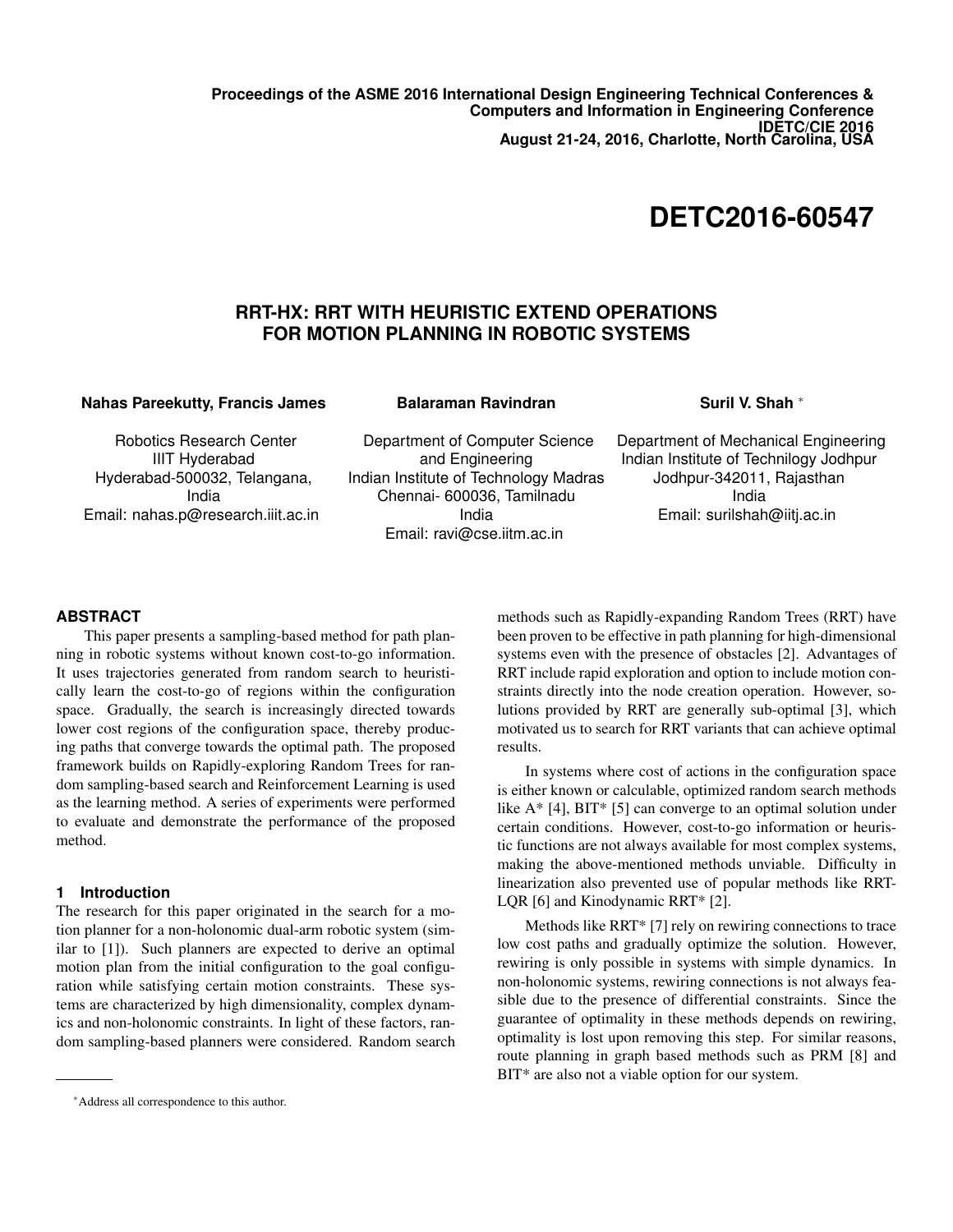In the absence of a cost-to-go information, *informed* and heuristically-guided RRT methods showed promise. Heuristically-Guided RRT (hRRT) [9] proposes biasing Voronoi regions based on the estimated cost of the region. Such a biasing would guide the RRT growth towards the lower cost regions of the workspace. Similar heuristically-guided methods, such as Anytime RRT [10] and RRT-PI [11], have been developed, which do not require accurate cost-to-go information. These are multi-query methods in which multiple RRT solutions (queries) are executed with each query using information acquired through previous queries. They begin with an approximate heuristic to approximate cost that is iteratively improved with every query. Anytime RRT uses heuristics to restrict the area explored by the random search. Here, the heuristics provide an estimate of the value/cost-to-go of each extension. Using this value, potential high cost sub-paths are avoided, leading to greater exploration among the low cost regions of the workspace. RRT-PI proposes replacement of the Euclidean distance used in nearest node search with a value-based measure. Here, the nodes of the solution tree provided by RRT are evaluated using Reinforcement Learning (RL) methods. These nodes are used to estimate the value of new nodes in subsequent queries. The use of RL and a value-based distance measure not only eliminates the need for accurate prior path cost information, but also promotes iterative improvement of the cost estimate.

A drawback of both Anytime RRT and RRT-PI is that search in the configuration space is biased towards the initial solution. In systems where multiple homotopic solutions exist, this may fail to find the alternate solution(s). Also, in Anytime RRT, the performance is dependent on the choice of heuristic, which may not be known for some complex systems. For non-holonomic systems, the path planner should employ a random sampling based search method along with a heuristic that can independently estimate the region cost.

We propose RRT with Heuristic Extend operations (RRT-HX), a method that uses multi-query RRT for random search and RL for learning the cost of regions in the configuration space. In this method, RRT trees are generated and the *cost-to-go* is calculated for each node in the solution path using RL. These cost samples populate the configuration space and serve as guides for subsequent RRT queries to exploit low cost paths. Cost-guided branching is added to the RRT tree generation process to bias the growth towards low cost regions. Such an implementation has the following advantages over existing methods:

The exploratory feature of RRT is used to quickly search the configuration space and identify potential paths and subpaths.

Learning of cost-to-go using RL implies that this method can be used without any prior information.

The cost-guided branching exploits the learned cost information while RRT random search remains unaffected, aiding identification of homotopic solutions.

The iterative process of exploration-cost evaluationexploitation can produce increasingly optimal solutions.

The remainder of this document is organized as follows - Section 2 briefly describes the background of various methods used in this paper, Section 3 describes the development history of RRT-HX and the motivating factors behind it, Section 4 details the RRT-HX algorithm, Section 5 presents the experimental results and Section 6 discusses the observations made and conclusions.

### **2 Preliminaries**

As the proposed RRT-HX method builds on RRT and RL, these methods are briefly described in this section.

#### **2.1 Rapidly Exploring Random Trees**

Path planning in the RRT method basically consists of a tree that grows from the start node, exploring the configuration space, until a branch reaches the goal node. Each node is a state within the configuration space. Creation of a new node consists of an *extend* operation that transits from an existing node on the tree to a new state. This extend operation is performed by first selecting a random target node within the configuration space. Then, the node on the tree closest to the target node is selected and transitions in the direction of the target are calculated. Such a transition has two advantages. Firstly, the extend operation favors unexplored areas in the configuration space. Secondly, any motion-related constraints can be included in the transition. These constraints could be motion constraints of the system itself or constraints introduced by obstacles in the workspace

The growth of the tree can be influenced by *biasing* regions within the configuration space. For example, in goal biasing, the goal state is chosen as target instead of a random node in the *extend* operation. This helps in guiding the search towards biased regions. In most RRT implementations, goal biasing is performed periodically to accelerate the search for solutions.

#### **2.2 Reinforcement Learning**

Reinforcement Learning is a learning method that uses interaction with the system to learn its characteristics [12]. The system is modeled as a Markov Decision Process (MDP) consisting of states and actions. The states describe the status of the system at any point of time and actions determine the transitions from one state to other. The effectiveness of an action is defined by its *quality* which includes both the immediate result of the action and the expected consequences further ahead in the future. The immediate result is alternatively defined as a *reward* and the future costs are defined as the *value* of the new state created by the action. Since a state can be followed by multiple actions, the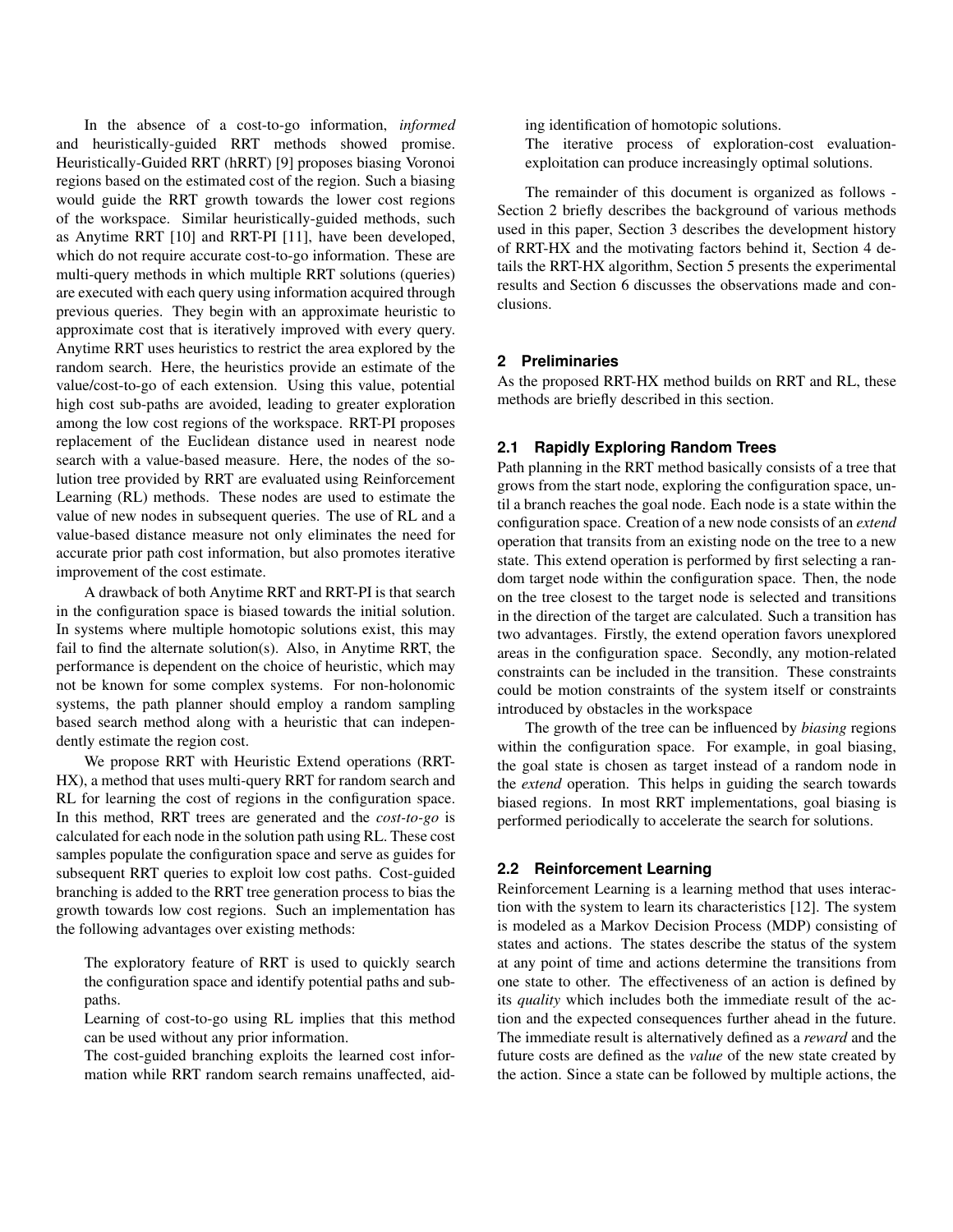value (or cost-to-go) of a state is determined by the quality of the various actions and the probability of performing each of those actions.

Consider a state *s* and an action *a* permissible from state  $s$ , resulting in a new state  $s'$ . The mapping between states and actions is given by policy  $\pi$ . The value of the state *s* while following policy  $\pi$  is given by

$$
V^{\pi}(s) = \sum_{a} \pi(s, a) \sum_{s'} P_{ss'}^{a} [R_{ss'}^{a} + \gamma V^{\pi}(s')] \tag{1}
$$

where  $\pi(s, a)$  gives the probability of choosing action *a* at state *s* as defined by the policy,  $P_{ss}^a$  is the probability of transitioning to state *s'* from *s* on performing action *a*,  $R_{ss}^a$  is the reward for the transition and  $\gamma$  is the discount factor. Future rewards are accumulated using the calculated value of the next state,  $V^{\pi}(s')$ .

 $TD(\lambda)$  algorithms are well-suited for sampling-based estimation of state values. Here, temporal differences are used to update state values with  $\lambda$  ( $0 \le \lambda \le 1$ ) determining the influence of successive rewards in the trajectory. The return of length *m* is weighted by  $(1 - \lambda)\lambda^{m-1}$ , where *m* is the step number. The total backup is given by

$$
R_t^{\lambda} = (1 - \lambda) \sum_{n=1}^{\infty} \lambda^{m-1} R_t^m
$$
 (2)

where  $R_t^m$  is the return at step *m*. Multiplication by  $(1 - \lambda)$  is performed to ensure that the sum of weights is 1. The temporal difference update for a state,  $V^{\pi}(s)$  is given by

$$
\Delta V_t^{\pi}(s) = \eta \left[ R_t^{\lambda} - V_t^{\pi}(s) \right] \tag{3}
$$

where  $\eta$  is the learning rate.

#### **3 Evolution of Design**

RRT-HX was developed as a solution for optimal path planning for high-dimensional, non-holonomic robots. To derive the sequence of actions from the current position to a required goal configuration in a *n*-DOF robot, the planner must handle transitions of an *n*-dimensional configuration while maintaining the restrictions of the robot motion. Devising a mathematical planner would have been both computationally intensive and timeconsuming. RRT methods are known to be effective in highdimensional systems due to rapid exploratory behavior and bias towards the unexplored regions of the configuration space. We therefore modeled the system as a path planning problem with RRT as the solver. This combination was able to deliver a feasible, but sub-optimal, solution in a relatively short duration.

To improve the quality (or reduce the cost) of the solution, Euclidean distance used in closest node identification was replaced by a local cost function that chose the node that produced the closest extension towards the random node. Although this method improved the quality of the solutions, there was no guarantee of optimality. This is due to the fact that reduction in local costs need not guarantee cost reduction over the entire solution path. An attempt was made to implement RRT\* which required approximations in rewiring newly created nodes to existing nodes in the tree. These approximations were necessary since ideal connections could not be made from new nodes to existing nodes due to the above-mentioned motion constraints. However, the errors introduced in this process were unacceptably high. Since most Random Geometric Graph methods and Probabilistic Road Map methods also rely on rerouting between nodes, these methods would also be unsuitable for our application.

In the proposed work, since the path was to be designed for systems that did not have a known cost-to-go estimate, we had to ensure that the cost of regions within the configuration space was learned directly through experience. Also, the path search method should be able to use the cost information to trace potential regions for path planning. It was decided to develop a multiquery RRT method with heuristic extend operations guided by quality values of previous samples, and the method is referred to as RRT-HX hereafter. This heuristic extend or quality-guided extend operation forms the fundamental contribution of this work. To promote search for multiple homotopic solution paths, it was decided that random extend operations would remain unaffected by quality bias and biased extensions would be a separate operation. This is similar to methods employed in RL. Initially, it was proposed to discretize the configuration space into a *quality grid* which would contain the cost/quality values at each point in the grid. These grid points would be updated after each RRT query using TD(0) methods of RL. Quality of new nodes would be calculated based on their neighboring grid points. However, due to huge memory requirements, this was replaced with a samplingbased method which only stored nodes generated in RRT queries. This is one of the novelties of the proposed algorithm. After each query, rewards are assigned to each step in the solution path using  $TD(\lambda)$  method using each RRT solution path as an episode, as described in Eq.(2).

Modifications to the RRT algorithm for implementation of RRT-HX would primarily require changes in the extend operation. Here, in addition to the random node extend operation and goal biased extend operation of RRT, heuristic extend operation was added. This new step involved selection of a random node on the tree and extending it towards a high quality region in its neighborhood. The number of random extend operations and heuristic extend operations in a cycle is determined by an Exploration:Exploitation ratio which is gradually reduced with each query similar to RL methods. As the number of samples increase and queries become increasingly exploitative, latter tra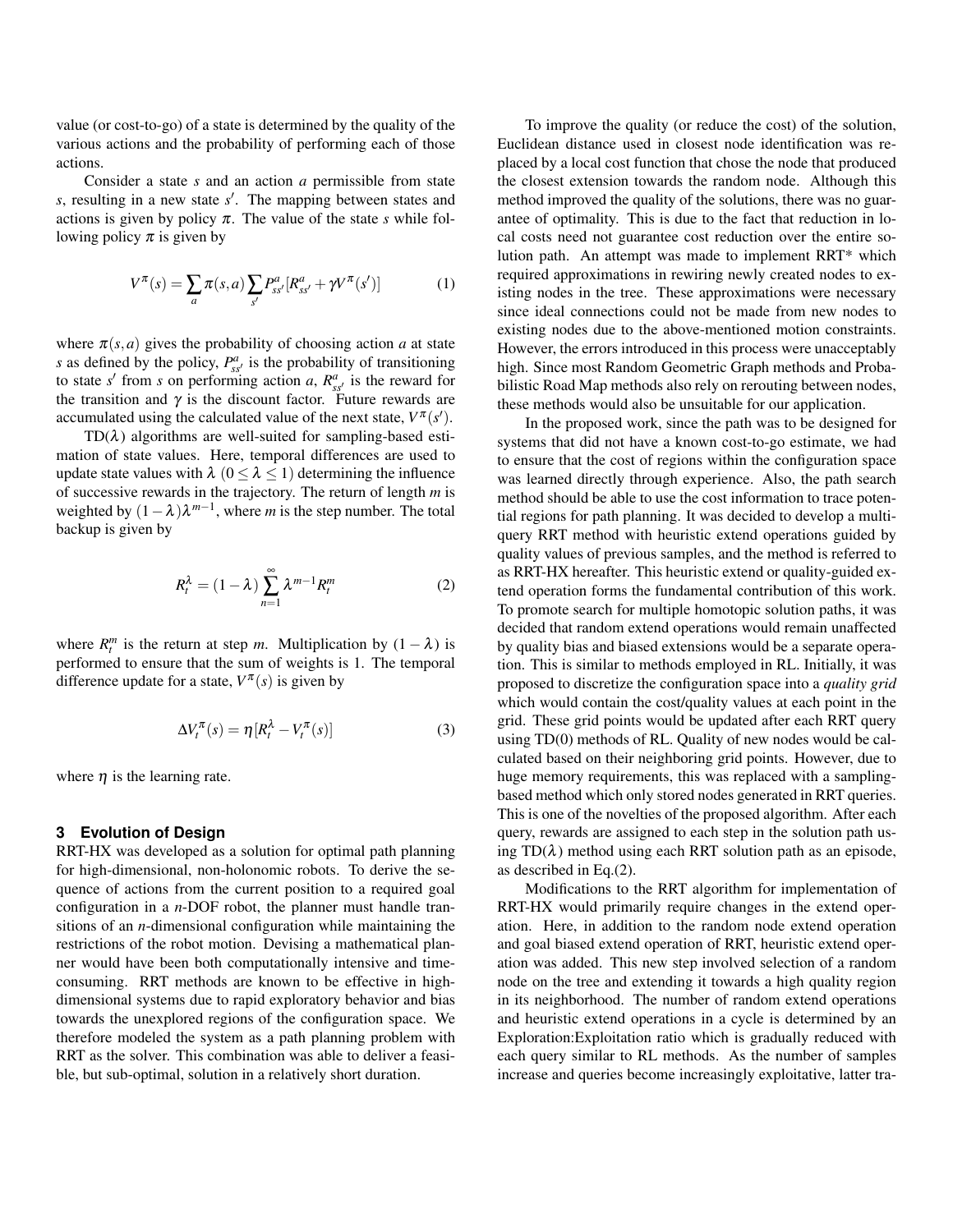jectories generated by RRT are expected to be more optimal than the earlier ones. We therefore attempt to *forget* samples generated by older trajectories by periodically decaying their values. This is another novelty of the algorithm.

Since a solution is always available after the first query, RRT-HX is an anytime solution. However, an added benefit in cost was observed if an additional RRT query with only heuristic extend operations (no random extend operations) is executed after termination condition. When sufficient samples are available, this query traces the high quality path from start to goal in a very short duration. If there are no strict time constraints, such an additional step can prove beneficial.

To summarize, RRT-HX offers a novel method for cyclically generating trajectories that serve as new learning episodes while reusing cost information from older episodes to iteratively improve the path cost.

#### **4 Algorithm**

This section presents RRT-HX algorithm which is fundamental contribution of this work. RRT-HX algorithm can be functionally divided into two parts - quality-guided trajectory generation using RRT and trajectory evaluation using RL. Their systematic implementation is discussed below.

#### **4.1 Quality-guided RRT for Trajectory Generation**

The RRT-HX algorithm (described in Alg.1) executes multiple RRT queries until the termination condition has been achieved. Post each query, value of the nodes in the solution path is calculated using  $TD(\lambda)$  method and update of the quality samples (*QSamples*) is performed.

| <b>Algorithm 1 Main RRT-HX Function</b> |                                                                                    |  |  |  |
|-----------------------------------------|------------------------------------------------------------------------------------|--|--|--|
|                                         | 1: <b>procedure</b> RRT-HX                                                         |  |  |  |
| 2.5                                     | $RRTree \leftarrow \Box$                                                           |  |  |  |
| 3:                                      | $OSamples \leftarrow \Box$                                                         |  |  |  |
| 4·                                      | while Termination Condition != TRUE do                                             |  |  |  |
| 5:                                      | $SolPath \leftarrow \mathbf{RRTQuery}()$                                           |  |  |  |
| 6:                                      | $\mathit{OSamples} \leftarrow \text{OUpdate}(\mathit{SolPath}, \mathit{OSamples})$ |  |  |  |
| 7:                                      | if $MAND_ANYTIME == TRUE$ then                                                     |  |  |  |
| 8.                                      | $qSolPath \leftarrow SolPath$                                                      |  |  |  |
| 9:                                      | else                                                                               |  |  |  |
| 10:                                     | $qSolPath \leftarrow \textbf{QualBiasQuery}()$                                     |  |  |  |
|                                         | return qSolPath                                                                    |  |  |  |

The TerminationCondition function returns TRUE when termination condition has been reached. The termination condition could be time, number of queries or cost improvement threshold. The MAND ANYTIME configuration parameter holds true if strict anytime solution is required and false if it is not applicable. QualBiasQuery performs a quality-biased sequence of steps from start to goal using quality values from *QSamples*. No random operations are performed in this case. This is similar to executing RRTQuery with sample type always set to qualitybiased samples.

RRTQuery (Alg.2) is similar to the generic tree building in RRT, with the added step of QExtend which adds branches from *RRTree* towards high quality regions. Selection of which sample type to use -Random, Goal or QualityBiased - is based on goal bias ratio and exploration to exploitation ratio. The extend operations return a parent node and target node. GenTransition generates a transition from the parent node in the direction of the target node, ending in a new node.

| <b>Algorithm 2 RRT Trajectory Generation</b> |                                                                                 |  |  |
|----------------------------------------------|---------------------------------------------------------------------------------|--|--|
|                                              | 1: <b>procedure</b> RRTQUERY                                                    |  |  |
| 2:                                           | repeat                                                                          |  |  |
| 3:                                           | $SampleType \leftarrow GetSampleType()$                                         |  |  |
| 4:                                           | if $SampleType == 'RandomNode'$ then                                            |  |  |
| 5:                                           | $\left[ \text{TargetNode}, \text{Parent} \right] \leftarrow \text{Extend}()$    |  |  |
| 6:                                           | if $SampleType == 'GoalBias'$ then                                              |  |  |
| 7:                                           | $\left[ \text{TargetNode}, \text{Parent} \right] \leftarrow \text{Extended}(0)$ |  |  |
| 8:                                           | <b>if</b> SampleType == 'QualityBias' <b>then</b>                               |  |  |
| 9:                                           | $\lceil$ TargetNode, Parent $\rceil \leftarrow \textbf{QExtend}()$              |  |  |
| 10:                                          | $NewNode \leftarrow \textbf{GenTransition}(TargetNode,$                         |  |  |
| 11:                                          | Parent)                                                                         |  |  |
| 12:                                          | $RRTree \leftarrow AddNode(RRTree, NewNode,$                                    |  |  |
| 13:                                          | Parent)                                                                         |  |  |
| 14.                                          | <b>until distance</b> ( $GoalNode$ , $NewNode$ ) >                              |  |  |
| 15:                                          | GOAL_THRESH                                                                     |  |  |
|                                              | return RRTree                                                                   |  |  |

The distance function returns the Euclidean distance between the two input nodes. GetSampleType function returns the type of the next sample. The sample type is determined by the configuration parameters, goal bias and exploration:exploitation ratio. The Extend function is the same Extend operation of RRT, which finds a random node and extends the closest node on the tree towards it. In ExtendGoal operation, the goal is chosen instead of random node.

The primary contribution of the RRT-HX algorithm is the use of knowledge acquired during the learning process to bias the growth of the tree generated by RRT. This is done by QExtend (Algo.3) which performs quality-biased extend operations. Such operations are performed only on nodes for which QExtend has not yet been performed to ensure that redundant extensions are not made. Such nodes are identified by the state of the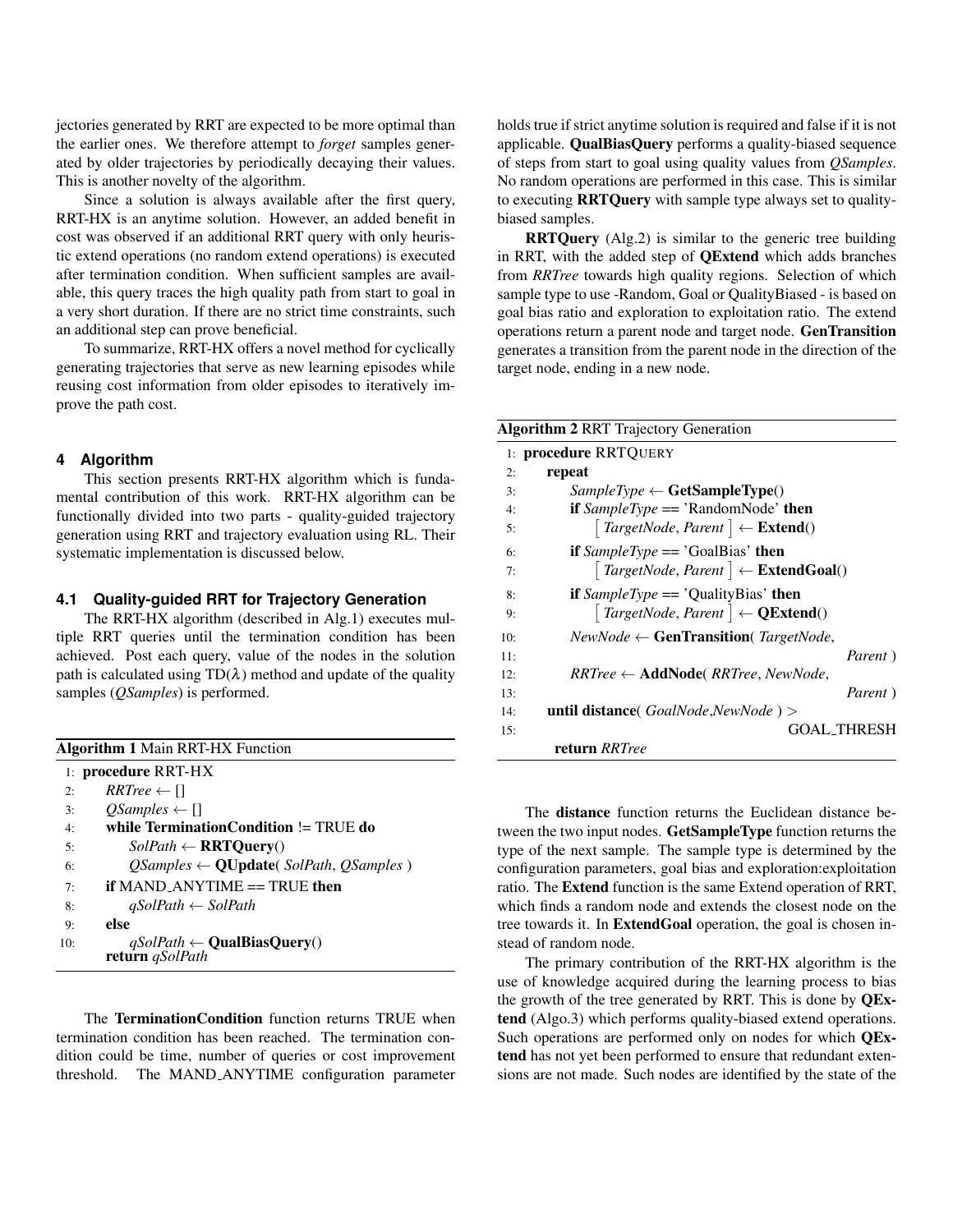*Extend* flags in *RRTree*. In the QExtend function, the list of new nodes are retrieved from *RRTree* and a random node is chosen. This node is extended towards the highest quality sample from *QSamples* in its neighborhood as demonstrated in Fig.1. The



**FIGURE 1**: Quality-biased extend operation. Random node (red) is selected from nodes that have not yet been extended (white). The highest quality node among quality samples in the neighborhood (green) is found and the extension is performed towards it.

|  |  | <b>Algorithm 3 Quality-Biased Extend</b> |  |
|--|--|------------------------------------------|--|
|--|--|------------------------------------------|--|

- 1: procedure QEXTEND
- 2:  $NewNodes \leftarrow GetUnextNodes()$
- 3: *RandNode* ← rand( *NewNodes* )
- 4: *NewNode* ← GetNeighHQ( *RandNode* )
- 5: SetExtendFlag( *RandNode* )
	- return *NewNode*, *RandNode*

GetUnextNodes function returns nodes from *RRTree* for which Extend flag is not set. SetExtendFlag sets the Extend flag of the input node in *RRTree*.

GetNeighHQ (described in Alg.4) searches the neighborhood of the input random node and returns the sample from *QSamples* that has the highest quality.

| <b>Algorithm 4 Find High-Quality Node in Neighborhood</b> |                                                        |  |  |
|-----------------------------------------------------------|--------------------------------------------------------|--|--|
|                                                           | 1: <b>procedure</b> GETNEIGHHO( <i>RandNode</i> )      |  |  |
| 2:                                                        | $MaxO \leftarrow \Box$                                 |  |  |
| 3:                                                        | $NeighNodes \leftarrow \text{GetNeighNodes}(RandNode)$ |  |  |

- 4: for each *NNode* in *NeighNodes* do
- 5: *NodeQ* ← GetQuality( *NNode* )
- 6: **if isempty**( $MaxQ$ ) ||  $NodeQ > MaxQ$  then
- 7: *MaxNode* ← *NNode*
- 8: *MaxQ* ← *NodeQ*
- - return *QNode*

The GetNeighNodes function returns nodes from *QSamples* that are in the neighborhood of the input node. GetQuality returns the quality of the input node from *QSamples*.

### **4.2 RL for Trajectory Evaluation**

This section describes the functions that form the *learning* part of the algorithm. They are responsible for evaluation of the every new trajectory using RL and update of existing quality samples. This is the secondary contribution of RRT-HX algorithm. For every query returned by RRTQuery, quality values are updated for the current trajectory using  $TD(\lambda)$  method. As described in Section 3, decay of older values in *QSamples* is also performed to progressively favor values obtained from new episodes. QUpdate (Alg.5) is called from the main function RRT-HX (Alg.1)

| <b>Algorithm 5 Quality Update of Trajectories</b> |                                                                |  |  |  |
|---------------------------------------------------|----------------------------------------------------------------|--|--|--|
|                                                   | 1: <b>procedure</b> QUPDATE(SolPath, <i>QSamples</i> )         |  |  |  |
| 2:                                                | $QNewsamples \leftarrow \mathbf{TDRewardTrajectory} (SolPath)$ |  |  |  |
| 3:                                                | <b>DecayOldO</b> ( <i>OSamples</i> )                           |  |  |  |
| 4:                                                | $\mathit{QSamples}\leftarrow\text{AddNewQ}(\mathit{QSamples},$ |  |  |  |
| 5:                                                | <i>ONewSamples</i> )                                           |  |  |  |
|                                                   | return <i>QSamples</i>                                         |  |  |  |

The nodes in the new solution path are rewarded with a high positive goal reward for the final node (near the goal) and a decayed reward is applied to each parent node in the path. This is performed by TDRewardTrajectory as defined in Eq.(3). Also, the values of the existing samples are decayed using the Decay-OldQ function

#### **5 Experimentation**

In order to demonstrate efficacy of the proposed approach, two experiments were performed to test RRT-HX, namely, 2D Terrain with Varying Cost Regions and Two-Link Under-actuated Pendulum.

# **5.1 Motion Planning over 2D Terrain with Varying Cost**

We used this experiment to validate the RRT-HX algorithm and to analyze the influence of various parameters. Also, this offers a good graphical representation of the convergence of the RRT-HX method. This experiment consists of motion planning for a simulated point robot over a 2D terrain with varying cost regions. The speed of the robot through a region decreases with the cost of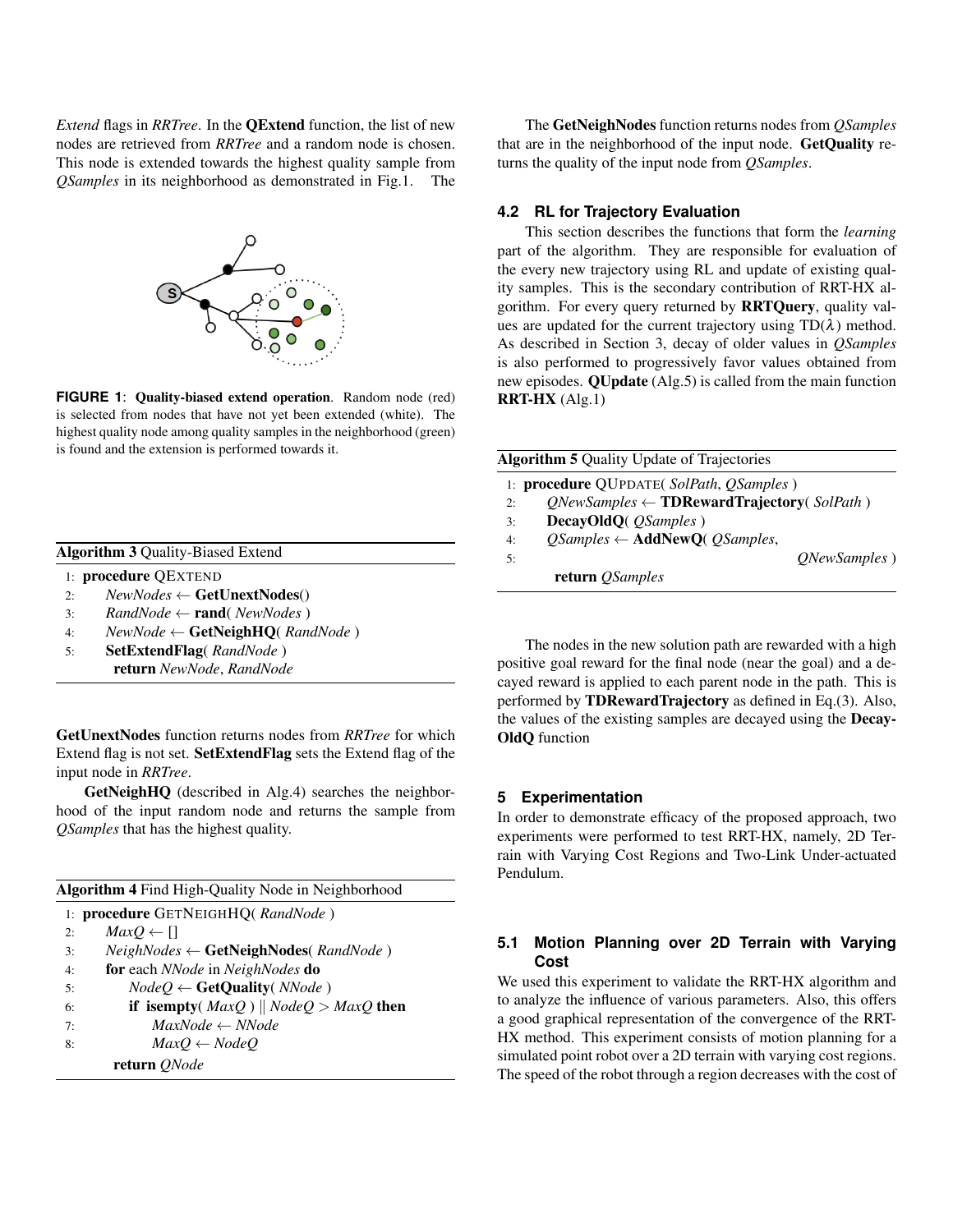

**FIGURE 2**: Comparison of performance with fixed and increasing quality bias for Motion Planning in 2D Terrain

the region. The global cost of a trajectory is therefore a function of time taken to reach the goal.

As seen in RL implementations, solution cost improvement was observed when quality bias was gradually increased as the number of samples increased. Experiments with constant and high value of quality bias showed no significant improvement over successive queries, implying lack of exploration. The cost variation for fixed and increasing quality bias is shown in Fig.2. The experiment was conducted with goal bias of 1%, quality bias increase at 10% every 10 queries and  $\eta$  of 0.1. A trajectory generated by RRT\* in 30,000 steps was used as the baseline for the test. We observed that RRT-HX was able to find increasingly optimal (lower cost) solutions with each query and decreasing exploration:exploitation ratio. The paths converged to a cost of 0.291 against the baseline cost of 0.287. The results are shown in Fig.3.

#### **5.2 Balancing Under-Actuated 2 Link Pendulum**

The 2-link pendulum system consists of two arms connected by a powered joint and one of the links attached to a fixed point through an unactuated joint. The pendulum starts in the lower position with both links vertically down. The aim of the control is to achieve balance in the inverted position using application of torque in the actuated joint [13]. Experiments were conducted with both Anytime RRT (with Euclidean distance as heuristic) and RRT-HX. Using RRT-HX, we were able to improve both the query time (time taken to find a solution) and solution time (time taken to achieve balance).

In this implementation, the state consists of 5 variables two joint angles, their respective angular velocities and the action (torque) applied to reach the state. During the quality-biased extend operation, the torque associated with the high quality node is used as control action to perform the extension. The quality bias was increased at 1% for every 10 queries and TD(1) was used for the update. Goal bias was fixed at 10%. Time taken to achieve balance was chosen as the cost for this experiment. The cost improvement seen in RRT-HX was significantly higher than



**FIGURE 3**: Paths generated by RRT-HX in 2D Terrain

Anytime RRT. The comparative results are shown in Fig.4.



**FIGURE 4**: Comparison of Anytime RRT and RRT-HX for Balancing of Under-actuated 2-Link Pendulum

#### **6 Conclusion**

We present RRT-HX as an effective planner that can provide iteratively optimal solutions for robotic systems by combining exploratory search using RRT, cost-to-go estimation using RL and identification of low-cost paths using quality-biased exploitation of cost information. We have demonstrated that this method